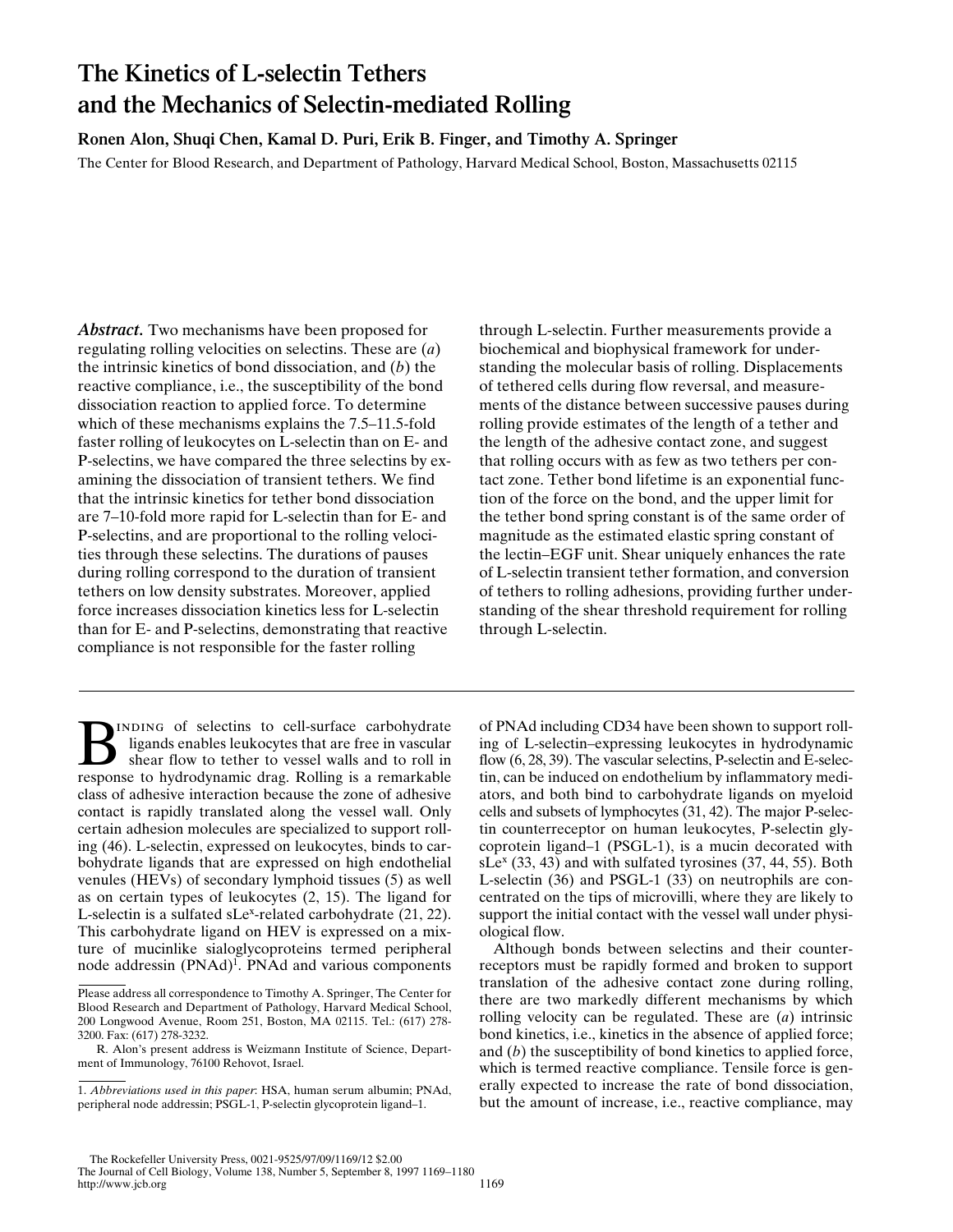differ markedly for different types of adhesion molecules. According to one view, rapid bond dissociation kinetics are required for rolling (1, 25), and kinetic differences may underlie the 7.5–11.5-fold faster rolling through L-selectin than through E-selectin or P-selectin when ligand densities are adjusted to give rolling adhesions of similar strength (40). According to another view, the susceptibility of bond kinetics to force may be the dominant factor in regulating rolling velocity and the intrinsic bond dissociation rate constant, i.e.,  $k_{\text{off}}$  in the absence of force, or  $k_{\text{off}}^{\circ}$ , may be so slow that bond dissociation requires 0.5–5 h (9, 19, 49). However, reactive compliance is predicted to be variable only within a certain range; if bonds were highly compliant, force would shorten bond lifetime so much that tethering and rolling could not be supported (9, 19).

In this paper, we have investigated the basis for the markedly faster rolling through L-selectin than E- or P-selectins (40), and tested the relative contributions to rolling velocities on selectins of intrinsic bond dissociation kinetics and the compliance of the bond dissociation reaction. We have examined transient tethers on PNAd and E-selectin. Transient tethers have previously been studied on P-selectin (1), and occur when the densities of selectins or their ligands on the wall of a flow chamber are too low to support rolling. Transient tethers are the smallest unit of adhesive interaction that is observable in shear flow. Transient tethers have properties that suggest but do not prove that they represent single selectin–ligand bonds. We find that the intrinsic kinetics of dissociation of transient tethers correlates with rolling velocities for L-, E-, and P-selectins. Furthermore, we find that the L-selectin tether bonds are less sensitive to applied force than E-selectin or P-selectin tether bonds, which is opposite to what would be expected if bond compliance dominated the differences between the selectins in rolling velocity. The exponential constants that quantitate the effect of force on bond dissociation are interesting quantities in themselves. These constants are compared to estimates of the elastic spring constant for selectins.

Rolling cells do not move smoothly, but advance in a series of jerky movements that may reflect bond dissociation events (8, 25). New bonds to the substrate are thought to be formed after each step forward, but forward motion is more likely to be restrained by previously formed bonds, which after cell movement find themselves at the rear of the contact zone, than by newly formed bonds. We have examined a number of parameters of cell rolling through L-selectin that are essential to understanding its molecular and cellular basis, and to relating transient tether dissociation to rolling velocity. Transient tethers are a uniform population with regard to dissociation kinetics, and therefore may be considered quantal units (1). To determine whether the same quantal tether dissociation units underlie the jerky rolling behavior of leukocytes in shear flow, pauses in rolling were measured and were found to have the same time scale as transient tethers. To measure biophysical parameters including the relationship between force on a cell and force on a tether bond, the length of the tether, and the dimension of the adhesive contact zone between the cell and the substrate, we measured the distance that transiently tethered cells pivot when the flow direction is reversed. Furthermore, we relate this distance to

the distance moved between pauses during rolling. We show that as few as two tether bonds to the substrate are sufficient to support rolling.

Adhesive interactions through L-selectin have the remarkable property that they require shear above a threshold value for their promotion and maintenance (13, 29). Rolling leukocytes accumulate on PNAd above but not below this shear threshold of  $\sim 0.4$  dyn/cm<sup>2</sup>. Furthermore, when leukocytes rolling on PNAd or on monolayers of adherent leukocytes above the shear threshold are subjected to a rapid decrease in shear to below the threshold, in less than 1 s they cease to interact with the substrate and move at the hydrodynamic velocity. When shear is raised above the threshold, leukocytes rapidly resume rolling interactions. The shear threshold phenomenon is also observed in vivo (13), and is hypothesized to help prevent inappropriate accumulation of leukocytes in vessels with inherently low wall shear rates and in hypoperfusion. Investigation of the kinetics of L-selectin tethers, and of rolling on L-selectin, particularly around the shear threshold, shed further light on this mysterious phenomenon.

## *Materials and Methods*

#### *Monoclonal Antibodies*

mAbs used in this study as purified Igs were the anti–L-selectin mAb DREG 56 (24), mAb MECA-79 (47), and mAb 581 to CD34 (39). Control IgG were X63 myeloma IgG1 and the anti-CD44 mAb, A3D8 (20).

#### *Preparation of Substrates*

Human PNAd was purified from tonsil lysates by MECA-79 mAb affinity chromatography as previously described (5, 39). PNAd aliquots (0.001–1 mg/ml in PBS/0.5% octyl glycoside) were diluted 1:10 in PBS/10 mM sodium bicarbonate, pH 8.0, and 25  $\mu$ l was immediately spotted onto polystyrene dishes for  $3 h$  at  $24^{\circ}$ C. Substrates were washed and quenched with 2% human serum albumin (HSA) (fraction V; Calbiochem-Novabiochem Corp., La Jolla, CA). The site density of CD34 in the PNAd-coated substrates was determined by saturation binding of radiolabeled anti-CD34 mAb (39). CD34 contributes  $\sim$  50% of the total L-selectin tethering and rolling activity in human PNAd (39); therefore the densities given in the text for PNAd are twofold that determined for CD34. For example, a final concentration of 0.45  $\mu$ g/ml PNAd yielded 90 sites per  $\mu$ m<sup>2</sup> of CD34 and therefore the estimated density of PNAd was 180 sites per  $\mu$ m<sup>2</sup>. Site densities at low input concentrations ( $\leq 0.15 \mu g/ml$ ) were below the detection limit and were extrapolated from higher site density determinations; since the concentration of detergent in the adsorption media was kept constant, the site density of adsorbed PNAd was assumed proportional to PNAd concentration. Proportionality has previously been demonstrated in the range of 90–290 sites per  $\mu$ m<sup>2</sup> (39). Purified E-selectin (26) was reconstituted in glass-supported lipid bilayers as described for P-selectin (1).

### *Isolation of Leukocytes*

Human neutrophils were isolated from citrate anticoagulated whole blood by dextran sedimentation and density separation over Ficoll-Hypaque (32). Leukocytes were stored in  $Mg^{2+}$ - and Ca<sup>2+</sup>-free HBSS, containing 10 mM Hepes, pH 7.4, for up to 2 h at  $24^{\circ}$ C.

#### *Shear Flow Assays*

PNAd substrates were assembled as the lower wall in the flow chamber and mounted on an inverted phase-contrast microscope (25, 26). Leukocytes were resuspended in binding medium (HBSS/Hepes containing 2 mM  $Ca^{2+}$  and 2 mg/ml HSA) and perfused through the chamber at different flow rates to obtain the indicated shear stresses at the chamber wall (25, 29).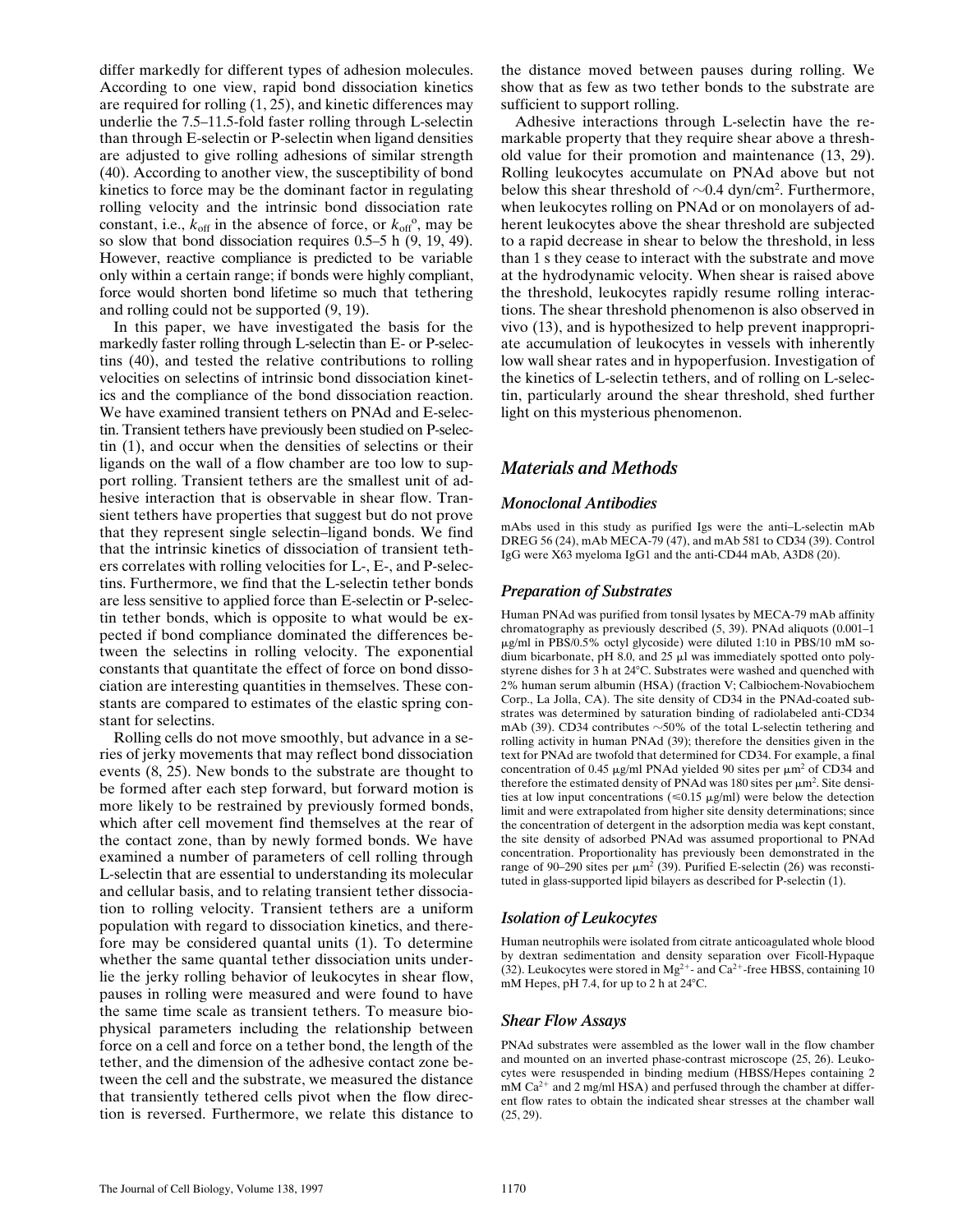For inhibition studies, cells were preincubated for 5 min in binding medium with 0.3–3 µg/ml of L-selectin blocking mAb or control mAbs. The cell suspension was perfused into the flow chamber without washing out the antibodies. Blockade of L-selectin function was also carried out by perfusing cells in the presence of 5 mM EDTA or 50  $\mu$ g/ml fucoidan. For comparisons of interactions in the presence or absence of inhibition, at different shear stresses, or with different cell types, identical fields of view were used to ensure that the results reflected uniform site density and distribution of the immobilized adhesive proteins on the substrate. Between each comparison, any adherent cells were removed by perfusion with binding medium supplemented with 5 mM EDTA.

#### *Determination of Cell Displacements*

Images from Nikon plan  $\times 20$  or  $\times 40$  objectives and a TEC-470 CCD video camera (Optronics, Goleta, CA) were recorded and played back on a Mitsubishi S-VHS (U-67) recorder. Motions of neutrophils were analyzed by determination of cell center positions in successive video frames. Coordinates of cell centers were determined to an accuracy of  $\pm 0.68 \mu m$ and 0.34  $\mu$ m with  $\times$ 20 and  $\times$ 40 objectives, respectively, and the velocity between each frame of individual cells was calculated.

### *Determination of Duration of Transient Tethering Events*

Transient tethers were defined as cell attachment events separated by at least 50  $\mu$ m of motion at the hydrodynamic velocity, and when no cell motion  $(<$ 2  $\mu$ m displacement) occurred while the cell was tethered to the immobilized ligand (1). The duration of transient tethers on PNAd was calculated by counting both the frames during which cells were motionless and the fraction of the immediately preceding and succeeding frames for which cells were tethered. The distance moved in these frames divided by the distance moved between frames by a freely moving cell yielded the fraction of time the cell was not tethered in the preceding and succeeding frames. Using the latter technique, tethering events lasting even less than one frame could be reliably detected, with proportionately higher accuracy at higher shear because of the greater difference between cell position in succeeding frames. The detection limit was  $\sim 0.01$  s at 1.5 dyn/cm<sup>2</sup>. The durations of transient tethers on P-selectin were measured in an integral number of frames (1). Sufficient videotape was analyzed (0.5–2 min) to obtain 30–40 tethering events, and the natural log of the number of cells that remained bound as a function of time after initiation of tethering was plotted. The slope  $= -k_{\text{off}}$ .

## *Measurement of the Lever Arm Acting on a Tether*

Neutrophils were allowed to interact in flow with P-selectin reconstituted in a lipid bilayer on a glass slide (1, 25). Flow was controlled by switching a pressurized air reservoir between the two ends of the flow chamber with an air valve. Shear stress was calibrated from the hydrodynamic velocity of nonadherent cells perfused at different flow rates in the same chamber using a syringe pump. The lever arm is defined as half the distance moved during flow reversal while cells were tethered to P-selectin.

## *Results*

#### *The Micromotion of Neutrophils During Rolling on PNAd*

To examine the jerky movements during rolling in hydrodynamic flow that are thought to occur when selectin– ligand bonds dissociate, we studied motion on a time scale smaller than selectin bond lifetimes, i.e., between each 0.033-s video frame (Fig. 1, *A* and *B*). Densities of PNAd (60 sites per  $\mu$ m<sup>2</sup>; Fig. 1 *A*) and P-selectin (30 sites per  $\mu$ m<sup>2</sup>; Fig. 1 *B*) were just above the threshold required to support rolling, in order to minimize the number of selectin–ligand bonds between the rolling leukocyte and the substrate, and thereby maximize the effect of individual bonds on behavior. The average rolling velocity was much faster through L-selectin on PNAd (Fig. 1 *A*) than through PSGL-1



*Figure 1.* The microkinetics of rolling of individual neutrophils interacting with the lowest densities of purified PNAd or P-selectin that can support rolling. (*A*) Neutrophils were perfused in a parallel wall flow chamber on PNAd at 60 sites per  $\mu$ m<sup>2</sup> at a wall shear stress of 1.5 dyn/cm2 . (*B*) Neutrophils were perfused on P-selectin at 30 sites per  $\mu$ m<sup>2</sup> at 1.8 dyn/cm<sup>2</sup>. Velocities of cells free in flow adjacent to the wall are shown for comparison. Coordinates of cell centers were determined within  $\pm 0.68$  µm and the velocity between each frame was calculated for individual cells.

on P-selectin (Fig. 1 *B*). Neutrophils paused during rolling on both substrates, but the pauses were of markedly longer duration on P-selectin than PNAd, correlating with the slower rolling velocity on P-selectin. The five pauses on PNAd (Fig. 1 *A*) were  $0.073 \pm 0.026$  s (mean  $\pm$  SD) and the six pauses on P-selectin (Fig. 1 *B*) were  $0.30 \pm 0.14$  s.

Previous studies have shown that rolling through L-selectin on PNAd requires a wall shear stress above a threshold value of  $\sim$ 0.4 dyn/cm<sup>2</sup> (13); therefore, we examined micromotion around the shear threshold. At  $0.3 \text{ dyn/cm}^2$ , there was no rolling, and only transient tethers were seen. At 0.375 dyn/cm<sup>2</sup>, a transitional type of rolling behavior was seen. Rolling occurred in relatively short runs, a longer representative of which is shown in Fig. 2 *A.* Neutrophils rolled with pauses of  $0.11 \pm 0.051$  s ( $n = 19$ ). A remarkable feature of these pauses was their separation by leukocyte displacements that were regular in length. The modal displacement between pauses at 0.375 dyn/cm<sup>2</sup> was 3–4  $\mu$ m (Fig. 2 *D*). This displacement represents the distance between successive tethers to the substrate. At 0.45 and 1.05 dyn/cm2 , neutrophils rolled for substantially longer times per run, and there was a broader distribution of displacement between pauses, including many movements of 1–2  $\mu$ m (Fig. 2, *B–D*). The duration of pauses during rolling at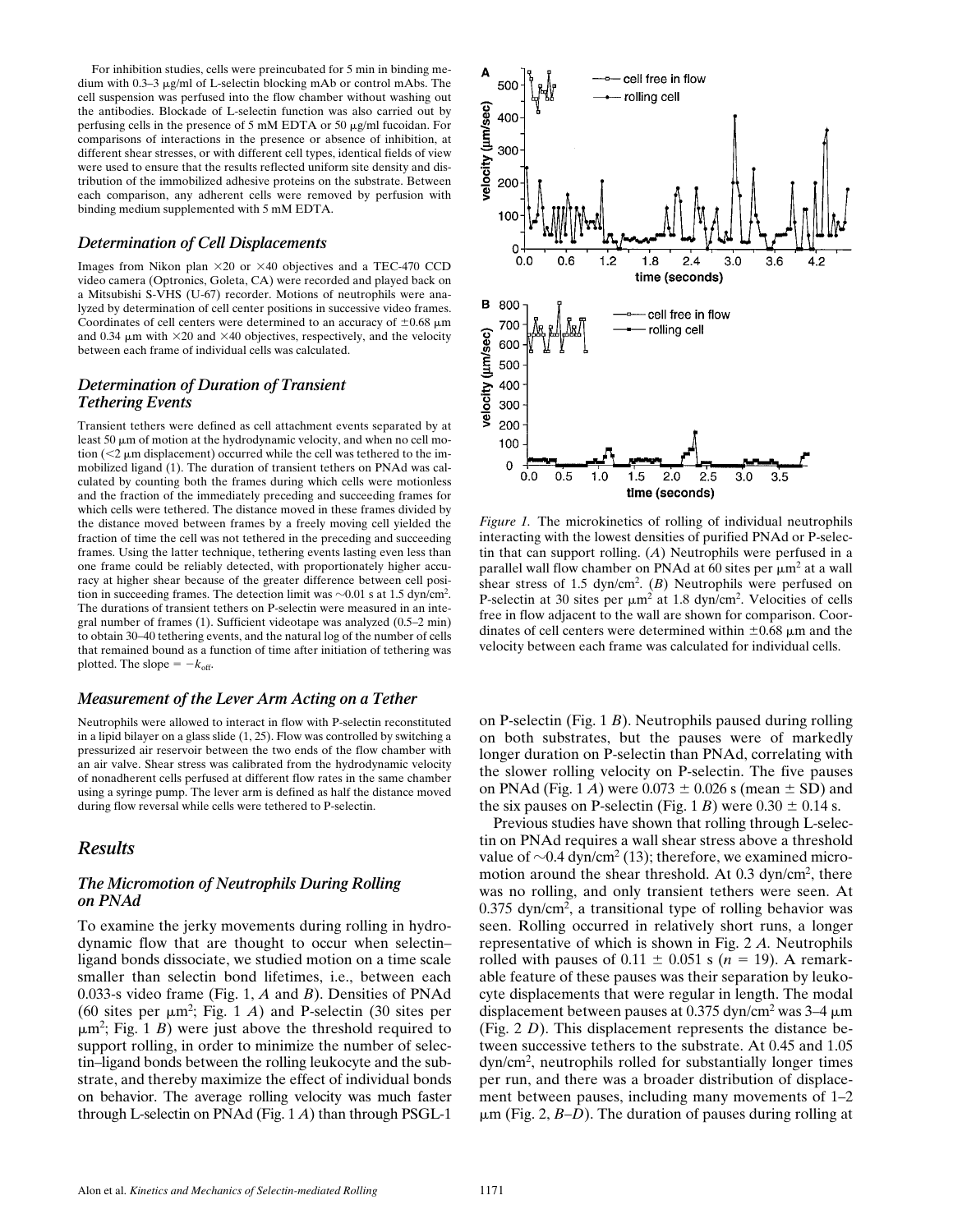

of neutrophil rolling near the shear threshold. (*A*) The position of a neutrophil selected for continued interaction with a 100 sites per  $\mu$ m<sup>2</sup> PNAd substrate at 0.375 dyn/  $\text{cm}^2$  was determined to  $\pm 0.34$ mm accuracy in each video frame and interframe velocities were calculated. (*B*) As in *A*, at 0.45 dyn/cm2 . (*C*) As in  $A$ , at  $1.05$  dyn/cm<sup>2</sup>. Cells rolled for shorter distances at  $0.375$  dyn/cm<sup>2</sup> than at  $0.45$ and 1.05 dyn/cm2 ; the cell in *A* rolled for 3.2 s. (*D*) The distance between pauses during rolling is modal near the shear threshold. The distance traveled between each pause (velocity  $= 0$ ) was determined at each shear stress for two representative neutrophils that showed substantial interaction with the substrate after tethering within the field of view, in the same experiment as in *A*–*C*. Note that fewer events were seen at 0.3 dyn/cm2 because only transient tethers occurred.

0.45 dyn/cm<sup>2</sup> was  $0.113 \pm 0.077$  s, and at 1.05 dyn/cm<sup>2</sup> was  $0.094 \pm 0.026$  s (Fig. 2, *B* and *C*). At 0.3 dyn/cm<sup>2</sup>, tethers were separated by  $>10 \mu$ m, consistent with the lack of rolling (Fig. 2 *D*).

## *Transient Tethers on PNAd*

At PNAd densities lower than 60 sites per  $\mu$ m<sup>2</sup>, rolling became faster and jerkier. At 20 sites per  $\mu$ m<sup>2</sup>, tethered neutrophils failed to continuously roll on PNAd (Fig. 3, *cell 2*), and below this density, tethering became transient and was separated by distances over which cells traveled at the hydrodynamic velocity (Fig. 3, *cells 3* and *4*). Neutrophil tethering to PNAd was highly specific, since it was completely inhibited by pretreatment of cells with L-selectin mAb, EDTA (Fig. 3, *cell 1*), soluble fucoidan, or pretreatment of the substrate with *O*-sialoglycoprotease to degrade mucinlike constituents of PNAd (data not shown) (39).

The efficiency of transient tethers was studied on substrate densities below the density required to support rolling (Fig. 4 *A*). Tethering efficiency decreased at higher shear stresses on both P-selectin and PNAd substrates and declined to zero at 1.8 dyn/cm<sup>2</sup> on P-selectin and at 2.5 dyn/cm2 on PNAd. Extraction from the substrate did not appear to occur, because the upper shear limit for tethering was identical whether P-selectin was adsorbed to plastic or incorporated in lipid bilayers supported on glass (Fig. 4 *A*). Below, we describe the kinetics of transient tethers. At the highest shear stresses at which transient tethers occurred, their lifetimes were well within the measurable range of  $>0.01$  s, and were 0.2 s for P-selectin and 0.04 s for L-selectin. The finding that the lifetime of transient tethers through L-selectin is much shorter than through PSGL-1 (see below), despite the observation that L-selectin tethers withstand higher shear stresses, argues that the kinetics are unrelated to extraction and are due to receptor–ligand dissociation.



*Figure 3.* The microkinetics of transient tethers on PNAd. Neutrophils were perfused at  $1.5 \text{ dyn/cm}^2$  on substrates with PNAd at the indicated density. Velocities of representative cells on each substrate are shown. Cell 1 in EDTA is shown to demonstrate the hydrodynamic velocity. Coordinates of cell centers were determined within one pixel accuracy ( $\pm 0.9 \mu$ m) and the velocity between each frame was calculated for individual cells.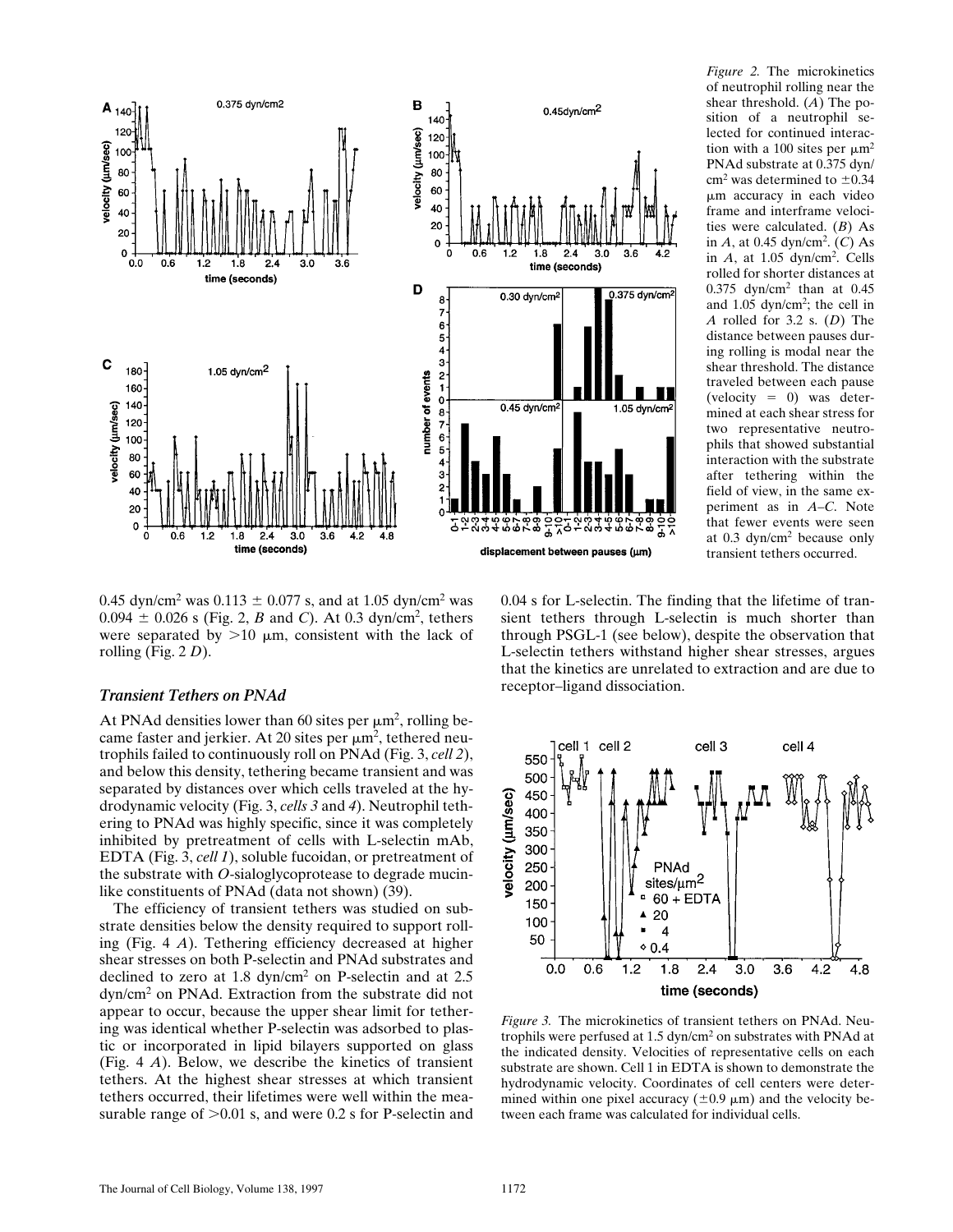

*Figure 4.* L-selectin forms tethers at higher shear forces than PSGL-1. The number of transient tethers was counted and divided by the distance cells were transported by flow across the field of view and by the number of cells that flowed across the field that were within the focal plane of the substrate. This

yields the density of tethers. L-selectin blocking mAb DREG-56 added to neutrophils in the binding medium at  $3 \mu g/ml$ , shortly before perfusion on the substrate, inhibited 95% of tethering events on PNAd. The density of leukocyte tethering to control substrates coated with HSA was <0.005 events cell $^{-1} \cdot \text{mm}^{-1}$ . No tethering events were observed in the presence of 5 mM EDTA.

We examined transient tether efficiency around the shear threshold for rolling on L-selectin. Transient tethers occurred at  $0.30 \text{ dyn/cm}^2$  (Fig. 2 D) and  $0.35 \text{ dyn/cm}^2$  (Fig. 4). Thus, transient tethers occur at wall shear stresses below the threshold, where rolling does not occur. However, transient tether efficiency on PNAd at wall shear stresses of 0.35 and 0.6 dyn/cm<sup>2</sup> was lower than that at  $0.75-1.5$ dyn/cm2 (Fig. 4). This drop occurred despite correction for the lower cell flux at lower wall shear stresses, i.e., with tethering efficiency expressed as a function of the cell transport distance across the substrate. By contrast, tethering efficiency on P-selectin substrates was higher at 0.3 dyn/cm<sup>2</sup> than at 0.75 dyn/cm<sup>2</sup> (Fig. 4). On PNAd, the percentage of tethers that resulted in rolling adhesions, as opposed to transient tethers, increased dramatically between 0.45 and 0.75 dyn/cm<sup>2</sup> at 60 sites per  $\mu$ m<sup>2</sup> (Fig. 5). At 20 and 4 PNAd sites per  $\mu$ m<sup>2</sup>, little or no rolling adhesions occurred at any shear (Fig. 5). Thus, a density of PNAd above 20 sites per  $\mu$ m<sup>2</sup> and shear stress above about 0.45 dyn/cm2 are required for tethers to progress to rolling adhesions. In conclusion, shear enhances both the density of transient tethers and the conversion of transient tethers events on the substrate to multivalent tethers that can support rolling.

## *First Order Kinetics of Dissociation of Transient Tethers on PNAd*

The duration of transient tethers on PNAd was measured for multiple cells. Synchronizing the initiation of tethering to  $t = 0$ , transient tethers were seen to dissociate with first order kinetics (Fig. 6 *A*). The data fit a single straight line



*Figure 5.* Conversion of tethering events to rolling is a function of wall shear stress and site density of PNAd. Tethers were considered to result in rolling when neutrophils moved for at least 2 s at a mean velocity of at least fivefold lower than the mean hydrodynamic velocity of untethered cells at a given shear stress.

with a high correlation coefficient, and  $k_{\text{off}}$  was independent of PNAd density (Figs. 6, *A*–*C*). L-selectin tethers dissociated from PNAd markedly faster than P-selectin tethers at  $0.75 \text{ dyn/cm}^2$  (Fig. 6 *A*). The  $k_{\text{off}}$  on PNAd at  $0.75 \text{ dyn/cm}^2$  corresponded to a tether lifetime (the reciprocal of  $k_{\text{off}}$ ) of 0.09 s. This lifetime is comparable to the duration of pauses seen above in rolling on PNAd. The homogeneity in the dissociation rate constant, as shown by fit to a straight line and lack of dependence on PNAd density at 12 sites per  $\mu$ m<sup>2</sup> and below, suggested that we were measuring the smallest detectable unit of binding between the cell and the substrate, and that this binding unit was homogeneous or quantal. In evidence against a contribution of multiple independent receptor–ligand interactions to transient tethers, partial saturation with an inhibitory mAb to L-selectin, which reduced the frequency of tethers by 70%, or inclusion of the L-selectin antagonists fucoidan and mannose-6-phosphate, had no effect on  $k_{off}$  (Fig. 6 *B*; and data not shown). Moreover, partial desialylation of the PNAd immobilized in the flow chamber with neuraminidase, which reduced the frequency of transient tethers by 77%, had no significant effect on  $k_{\text{off}}$  (not shown).

The dissociation rate constant for the L-selectin–PNAd tether increased as shear was increased (Figs. 6 *C* and 7 *A*).

For comparison, we examined transient tethers of neutrophils on E-selectin at seven sites per  $\mu$ m<sup>2</sup>. Transient tethers required  $Ca^{2+}$  and were sensitive to neuraminidase treatment of neutrophils. Like L-selectin tethers, dissociation of E-selectin tethers showed first order kinetics with a single rate constant, which was independent of density when E-selectin was present at 10 sites per  $\mu$ m<sup>2</sup> or below. As with other selectins, the  $k_{\text{off}}$  of transient E-selectin tethers increased as shear was increased (Fig. 7 *B*). E-selectin tethers had a longer lifetime than L-selectin tethers.

#### *Parameters of the Adhesive Contact Zone*

An understanding of the mechanics of transient tethers and rolling requires knowledge of where the cell is tethered to the substrate (Fig. 8, *A* and *B*). Therefore, the direction of flow was reversed every few seconds during transient tethering experiments. Measurements were made on P-selectin substrates, since the short lifetime made measurements on PNAd impractical; however, tether parameters are expected to be similar or identical for L-selectin because of its colocalization with the P-selectin ligand PSGL-1 on microvilli tips (33, 36). Thus, tethers to both PNAd and P-selectin are predicted to be through microvilli tips. When, by chance, flow reversal occurred while a cell was transiently tethered, the distance moved by the cell was measured (Fig. 8 *C*). Cells that had transiently tethered as shown by lack of movement between one or more successive video frames (Fig. 8 *C*, *0.333–0.733* s) were observed to move during flow reversal, to then again remain stationary for one or more successive video frames (Fig. 8 *C*, *0.933–1.633* s), and to subsequently dissociate and move at the hydrodynamic velocity (Fig. 8 *C*, *1.833– 2.000* s). The lever arm is the distance between (*a*) the point on the substrate where the adhesion molecule is attached to which the cell is tethered, and (*b*) the projection of the center of the cell on the substrate, and is equal to half the distance the cell moves during flow reversal (Fig. 8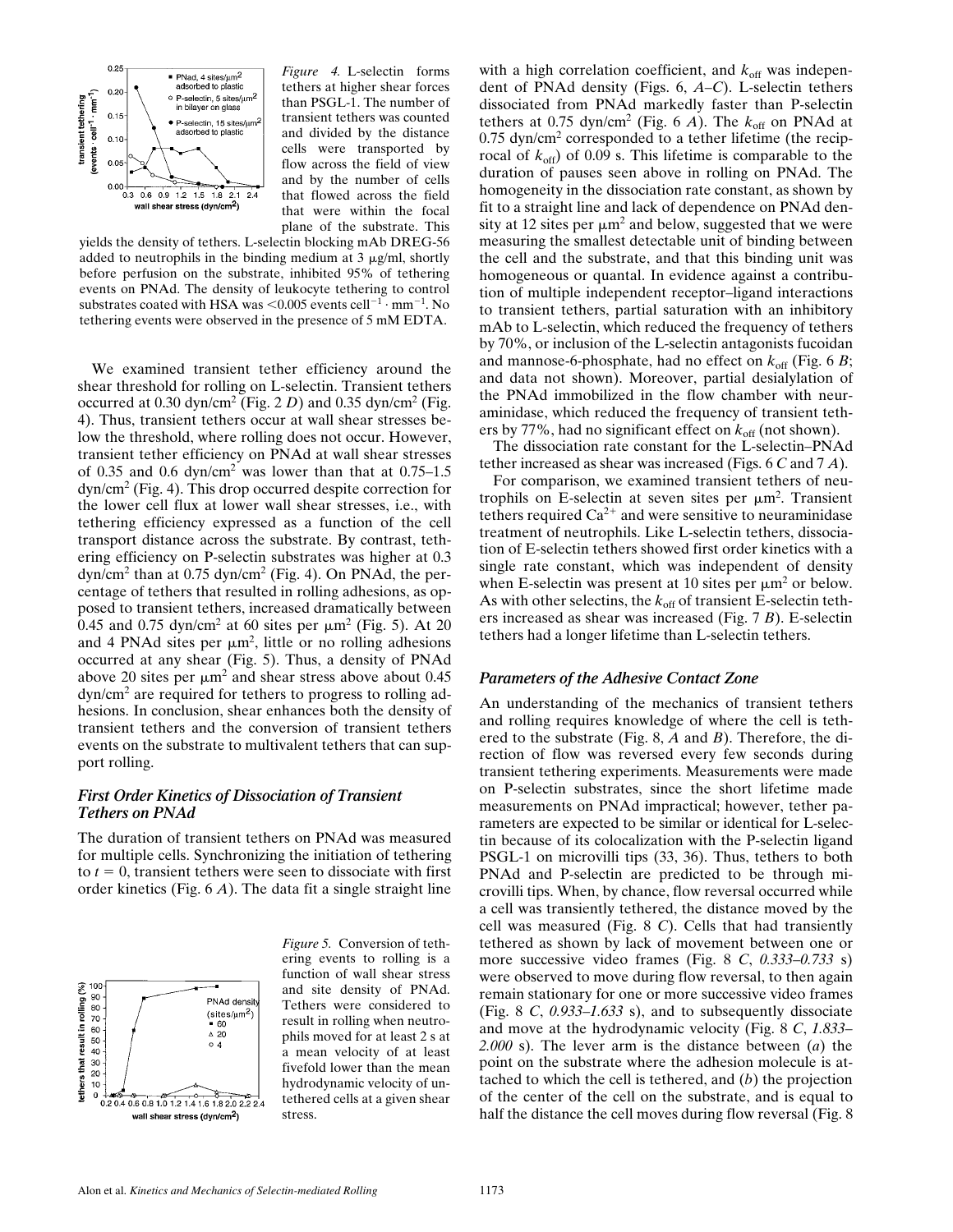

*Figure 6.* The kinetics of dissociation of transiently tethered neutrophils from PNAd and its independence from PNAd or L-selectin densities. The  $k_{\text{off}}$  values equal the negative slope of the lines through the dissociation data. (*A*) Kinetics at a wall shear stress of 0.75 dyn/cm2 on different low densities of PNAd. Data at the same wall shear stress on P-selectin (1) are shown for comparison. (*B*) Kinetics at a wall shear stress of 0.75 dyn/cm<sup>2</sup> on higher density PNAd (60 sites per  $\mu$ m<sup>2</sup>) in the presence of subsaturating concentrations of control mAb AD38 to CD44 or mAb DREG-56 to L-selectin at 0.3  $\mu$ g/ml. The L-selectin mAb reduced tethering frequency by 70% and abolished all rolling adhesions. (*C*) Dissociation rate constants at different wall shear stresses, as a



*Figure 7.* Effect of wall shear stress on the kinetics of neutrophil dissociation from PNAd and E-selectin. (*A*) PNAd at four sites per  $\mu$ m<sup>2</sup>. (*B*) E-selectin at seven sites per  $\mu$ m<sup>2</sup>.

*A*). Measurements on 27 tether events that coincided with flow reversal (Fig. 8 D) showed a mean  $\pm$  SD of 3.06  $\pm$  $0.53 \mu m$  for the length of the lever arm. This length was independent of shear from 0.3 to 0.8 dyn/cm2 (Fig. 8 *D*). No change in cell dimension in any direction within the plane of focus was visible microscopically during tethering or flow reversal. The distance moved during flow reversal defines the maximal length of the adhesive contact zone, because a cell would be predicted to be capable of interacting with the substrate between the tether point and the projection of the center of the cell on the substrate, and at most for an equal distance on the other side of the projection of the center of the cell (Fig. 8 *A*). Using the lever arm length and the model of a spherical nondeformable cell

function of PNAd site density. At low shear stresses, when both transiently tethered and continuously rolling cells could be observed, the few transient events that occurred had the same dissociation kinetics as those derived at low densities.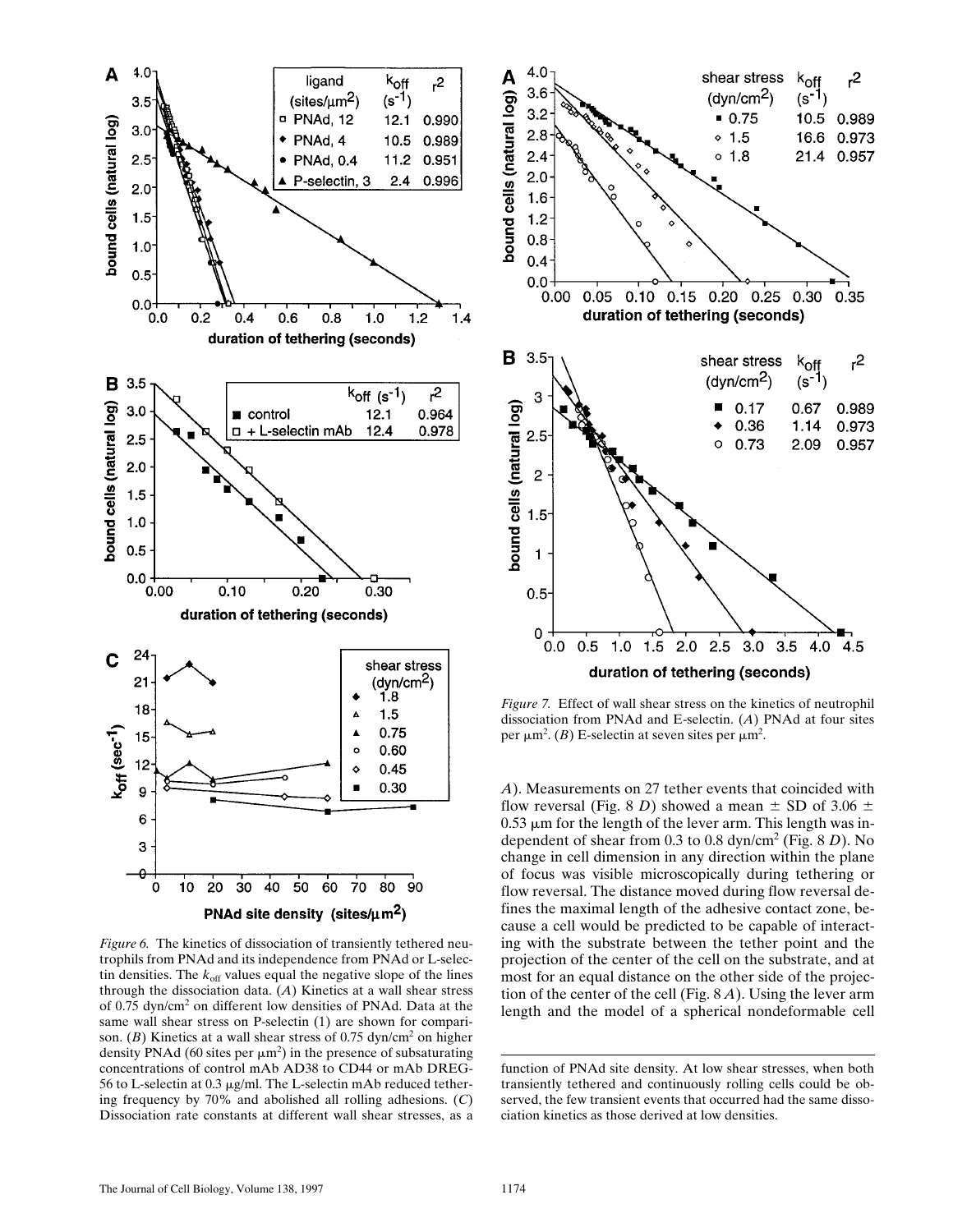

*Figure 8.* The lever arm acting on a transient tether, the dimension of the adhesive contact zone, and the force on the tether bond. (*A*) Scheme for measurement of the lever arm by reversing the direction of flow. The lever arm, *l*, is the distance between the tether point and the projection of the center of the neutrophil on the substrate. (*B*) Estimation of forces on a neutrophil tethered in shear flow (drawn to scale). The force balance equations are  $F<sub>b</sub> \cos\theta = F<sub>s</sub>$ and  $F<sub>b</sub>$ *lsin* $\theta = \tau_s + RF_s$ , where  $F<sub>b</sub>$  is the force on the tether bond,  $F<sub>s</sub>$  is the force on the cell, and  $\tau_s$  is the torque on the cell. The exact solution for  $F<sub>s</sub>$  for a motionless hard sphere in shear flow near a wall is  $F_s = 6\pi$ ·viscos-

ity·*R*·*h*·shear·*C* where *R* is sphere radius, *h* is the distance from the center of the cell to the wall, and *C* is a numerical factor determined by integration that depends on  $h/R$  and ranges from 1 to 1.7 (17). With  $R = 4.25 \mu m$  for a neutrophil (48), variation of  $h-R$  from 0 to 0.5  $\mu$ m has little effect on  $F_s$  ( $\pm 3\%$ ), and we have assumed  $h = R$  for a tethered cell. The assumption of hardness is good because no neutrophil deformation is visible microscopically within the range of shear used here. Roughness such as from microvilli is thought to increase  $F_s$  only modestly; for a rough object,  $F_s$  is intermediate between  $F_s$  on a sphere contained in the object and  $F_s$  on a sphere containing the object. We estimate uncertainty in *R* to measurement variation (48) and its effective increase by microvilli as  $\pm 0.25 \mu m$ . The calculated value of  $F_s$  and its uncertainty are 59.8  $\pm$  6.9 pN per dyn/cm<sup>2</sup> wall shear stress. Both the uncertainty in *R* and in the lever arm measurement  $l = 3.06 \pm 0.53$   $\mu$ m introduce uncertainties into the other calculated values. The uncertainties stemming from *R* and *l* were estimated separately for these values and their variances were added. We calculate  $\theta = 62.3 \pm 4.2^{\circ}$ ,  $d = 1.0 \pm 0.32$   $\mu$ m,  $F_{p}/F_{s} = 2.15$  $\pm$  0.32, and  $F_b$  = 124.4  $\pm$  26.1 pN per dyn/cm<sup>2</sup> wall shear stress. (*C*) Movement of a representative transiently tethered neutrophil on P-selectin at five sites per  $\mu$ m<sup>2</sup> during reversal of flow at 0.3 dyn/cm<sup>2</sup>. The vertical dashed line marks the left boundary of the tethered cell before flow reversal. (*D*) Measurement of the lever arm. Each point is a measurement on an individual cell; the lever arm is defined as half the distance moved during flow reversal while cells were tethered to the indicated density of P-selectin. Shear stress was calibrated from the hydrodynamic velocity of cells in the same chamber using a syringe pump. (*E*) Velocities after flow reversal of untethered neutrophils and of neutrophils transiently tethered to P-selectin (five sites per  $\mu$ m<sup>2</sup>). The velocity of tethered cells was derived from a frame by frame analysis of the number of video frames required for a transiently tethered cell to move the distance of 2 *l* after flow reversal. Values are the average of two velocity determinations at each wall shear stress. Velocities of cells free in flow (i.e., untethered, traveling at the hydrodynamic velocity) were determined in the same video segments. Velocities of cells free in flow are the mean of four determinations. Similar velocity determination of cells free in flow was performed on an identical field using a syringe pump generating known wall shear stresses, and the shear stress was calibrated from these velocities. The movement of indicator nontethered cells in the same field of view was observed to mark flow reversal, and time was not counted until indicator cells reached full velocity (dead time was about one frame at the lowest shears).

 $(8.5 \mu m)$  in diam) with a tether that is flexible where it joins the cell body, and balancing the forces and torques on a tethered cell in shear flow, the length of the tether (*d*) can be estimated to be  $1.00 \pm 0.32 \mu m$  (Fig. 8 *B*). This length may include microvillus and adhesion molecule lengths, as well as deviations of the cell from its idealization as a nondeformable sphere.

Both tether  $k_{\text{off}}$  and the time required for a cell to move between successive tethers, i.e., to pivot about a tether, will affect rolling velocity. Therefore, we determined the time required for transiently tethered cells to move the distance of 2 *l* (*l* is the distance between the tether point and the projection of the center of the neutrophil on the substrate) after flow reversal (Fig. 8 *E*). This took approximately twice as long as for untethered cells in the same field of view and focal plane, perhaps because slippage and rotation of tethered cells relative to the substrate in shear (17) is retarded by the tether.

## *The Intrinsic*  $k_{\text{off}}$  *and Effect of Force on*  $k_{\text{off}}$ *for Selectins*

The lever arm measurement allows the relationship between wall shear stress and force on the tether bond to be estimated. Given the lever arm length, the force on the tether bond  $(F<sub>b</sub>)$ , can be calculated to be 2.15  $\pm$  0.47 times the hydrodynamic drag force on the cell  $(F_s)$  (Fig. 8 *B*). Using the solution for  $F<sub>s</sub>$  for a sphere near a wall in shear flow (17), the relationship between wall shear stress and  $F<sub>b</sub>$ can be estimated (Fig. 8, legend). Thus, data on  $k_{\text{off}}$  for L-selectin and E-selectin determined here and for P-selectin (1) can be plotted as a function of wall shear stress and the estimated force on the tether bond (Fig. 9). There are several important conclusions: first, the  $k_{\text{off}}$  for L-selectin is markedly faster than that for the vascular E- and P-selectins at all forces examined, and when extrapolated to zero shear stress to yield  $k_{off}$ <sup>°</sup> (unstressed  $k_{off}$ ; Fig. 9). There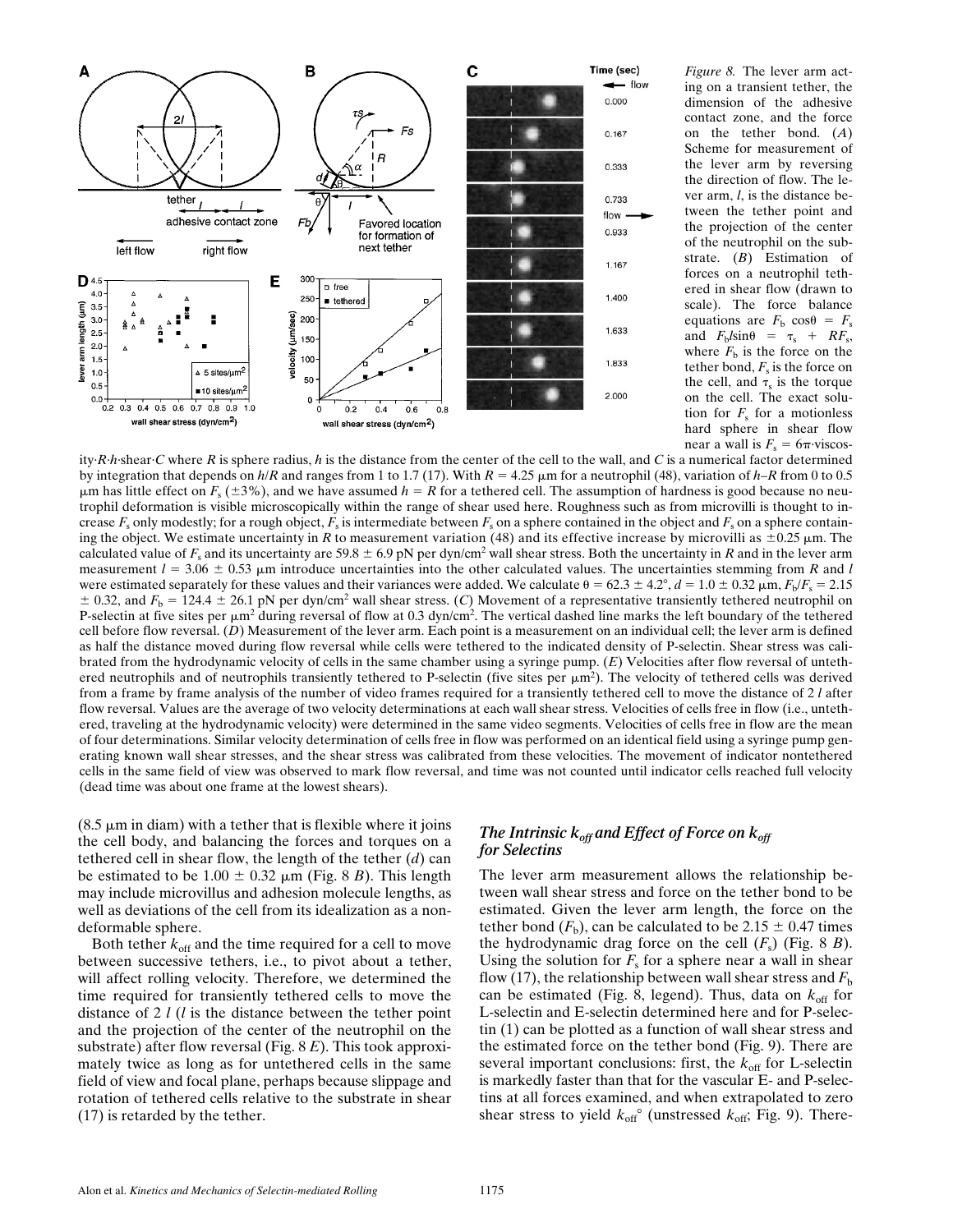fore, the faster  $k_{\text{off}}$  of L-selectin will make an important contribution to its faster rolling velocity. Second, the increase in  $k_{\text{off}}$  with increased force, i.e., the mechanical property of reactive compliance, is not related to differences in rolling velocity between selectins. To quantitate reactive compliance, all data were fit to Bell's equation, in which the potential energy stored in the bond increases linearly with the applied force and is proportional to  $\sigma$ , the "bond interaction distance" (Fig. 9). The value of  $\sigma$  can quantitatively represent reactive compliance. There is less variation in  $\sigma$  than in  $k_{\text{off}}$ <sup>o</sup> for selectins; furthermore, L-selectin has the lowest reactive compliance. Therefore, differences in mechanical properties cannot explain faster rolling through L-selectin than through E- and P-selectins



*Figure 9.* Fit to theoretical predictions of the effect of  $F<sub>b</sub>$  on  $k_{\text{off}}$ .  $k_{\text{off}}$  was measured on PNAd at 4 and 20 sites per  $\mu$ m<sup>2</sup> ( $\blacksquare$  and  $\Box$ , respectively) or E-selectin (O); data on P-selectin ( $\Diamond$ ) (1) are plotted against  $F<sub>b</sub>$  using the lever arm measured in the current paper.  $F<sub>b</sub>$  was calculated as described in the legend to Fig. 7 *B*. The thin lines are fit of all three selectin interactions to Bell's expression (4)  $k_{\text{off}} = k_{\text{off}}^{\circ} \exp \left( \frac{\sigma F_b}{kT} \right)$  where  $k_{\text{off}}^{\circ}$  is the unstressed  $k_{\text{off}}$ ,  $\sigma$  is the separation between receptor and ligand that weakens the bond, *k* is Boltzmann's constant, and *T* is the absolute temperature. The fits yield for PNAd: L-selectin  $k_{off}^{\circ} = 6.8 \pm 0.2 \text{ s}^{-1}$ ,  $\sigma =$  $0.20 \pm 0.01$  Å; for P-selectin  $k_{off}^{\circ} = 0.93 \pm 0.15$  s<sup>-1</sup>,  $\sigma = 0.40 \pm 0.15$ 0.08 Å; for E-selectin  $k_{off}^{\circ} = 0.7 \pm 0.05 \text{ s}^{-1}$ ,  $\sigma = 0.31 \pm 0.02 \text{ Å}$ . The thick line is fit of the Hookean spring model,  $k_{\text{off}} = k_{\text{off}}^{\circ} \exp$  $(f_{\kappa}F_b^2/2\kappa kT)$ , where  $\kappa$  is the spring constant for the bond; in the formalism of Dembo et al. (9) and Hammer and Apte (19),  $f_k$  is the fraction of the bond spring constant that is applied to bond dissociation; the remainder is applied to bond association. In other words,  $f_k$  is the fraction of bond strain that is devoted to bond dissociation, and is also known as the fractional spring slippage (9, 19). The fit yields for the PNAd: L-selectin  $k_{\text{off}}^{\circ} = 8.8 \pm$ 0.2 s<sup>-1</sup> and  $\kappa/f_{\kappa} = 7.1 \pm 0.4$  N/m. Data was fit using the program Igor (WaveMetrics, Inc., Lake Oswego, OR). Values for  $\sigma$  and  $k_{\text{off}}$ <sup>o</sup> shown in the figure are from the fit to Bell's equation.

because greater, not lesser, compliance would lead to faster rolling. Third, the most robust data set, that on L-selectin off rates, supports an exponential relationship between  $F<sub>b</sub>$  and  $k<sub>off</sub>$ . In addition to Bell's equation, these data were fit to a Hookean spring model in which  $k_{\text{off}}$  increases exponentially with the second power of  $F<sub>b</sub>$ , and a straight line model in which  $k_{\text{off}}$  increases linearly with  $F_{\text{b}}$ . The experimental data on L-selectin show a good fit to the Bell expression ( $\chi^2$  = 0.305 with 9 degrees of freedom), and a somewhat better fit to the Hookean spring model ( $\chi^2$  = 0.213, with 9 degrees of freedom). Both exponential equations appear to be adequate approximations to the data; neither fit the data significantly better than the other. By contrast, the straight line model yields  $\chi^2 = 0.848$ , with 9 degrees of freedom. The Hookean spring and Bell expressions both fit the data significantly better than the linear relationship as shown with an F-test of the  $\chi^2$  values (10)  $(P = 0.014$  and 0.03, respectively), providing support for an exponential dependence of  $k_{off}$  on  $F_{\rm b}$ .

### *Discussion*

To understand the molecular basis of selectin-mediated rolling, we have examined the kinetic and mechanical properties of the transient tether, and its relationship to properties of rolling adhesions including velocity, pause duration, and step length. We have focused on L-selectin because rolling through L-selectin is faster in velocity than through the vascular selectins and exhibits a shear threshold dependence (13, 29). We have compared the intrinsic  $k_{\text{off}}$  and mechanical properties of L-, P-, and E-selectins by studying the dissociation of transient tethers. In all cases, dissociation of transient tethers followed first order kinetics and was independent of ligand density over a wide range of densities below the threshold required to support rolling. These properties suggest but do not prove that transient tethers represent the formation and dissociation of single receptor–ligand bonds. Elsewhere, we have directly compared rolling velocities on PNAd, P-selectin, and E-selectin at densities on the substrate that were similar, and that gave rolling adhesions of equal strength, as shown by resistance to detachment by increased shear. Over a wide range of wall shear stresses, rolling through L-selectin was 7.5–9-fold faster than on P-selectin, and 8–11.5-fold faster than on E-selectin (40). An important question addressed in the current study was the relative importance of the intrinsic bond dissociation rate constant,  $k_{\text{off}}^{\circ}$ , and the susceptibility of  $k_{\text{off}}$  to applied force, i.e., reactive compliance, in determining the more rapid rolling velocity through the leukocyte L-selectin molecule than through the vascular E- and P-selectin molecules.

Biologically, L-selectin appears specialized to mediate fast interactions that generally represent the initial event in adhesion cascades. L-selectin nucleates leukocyte–leukocyte interactions (2) that subsequently lead to slower rolling on E- and P-selectins (1, 53) and firm adhesion through leukocyte integrins (41). Similarly, rolling interactions through L-selectin appear to precede slower rolling through mucosal cell adhesion molecule-1 (MAdCAM-1) in Peyer's patches (3). Fast rolling through L-selectin occurs across species including rabbit (50), mouse (6), cow (2), and human (28); thus it appears from its evolutionary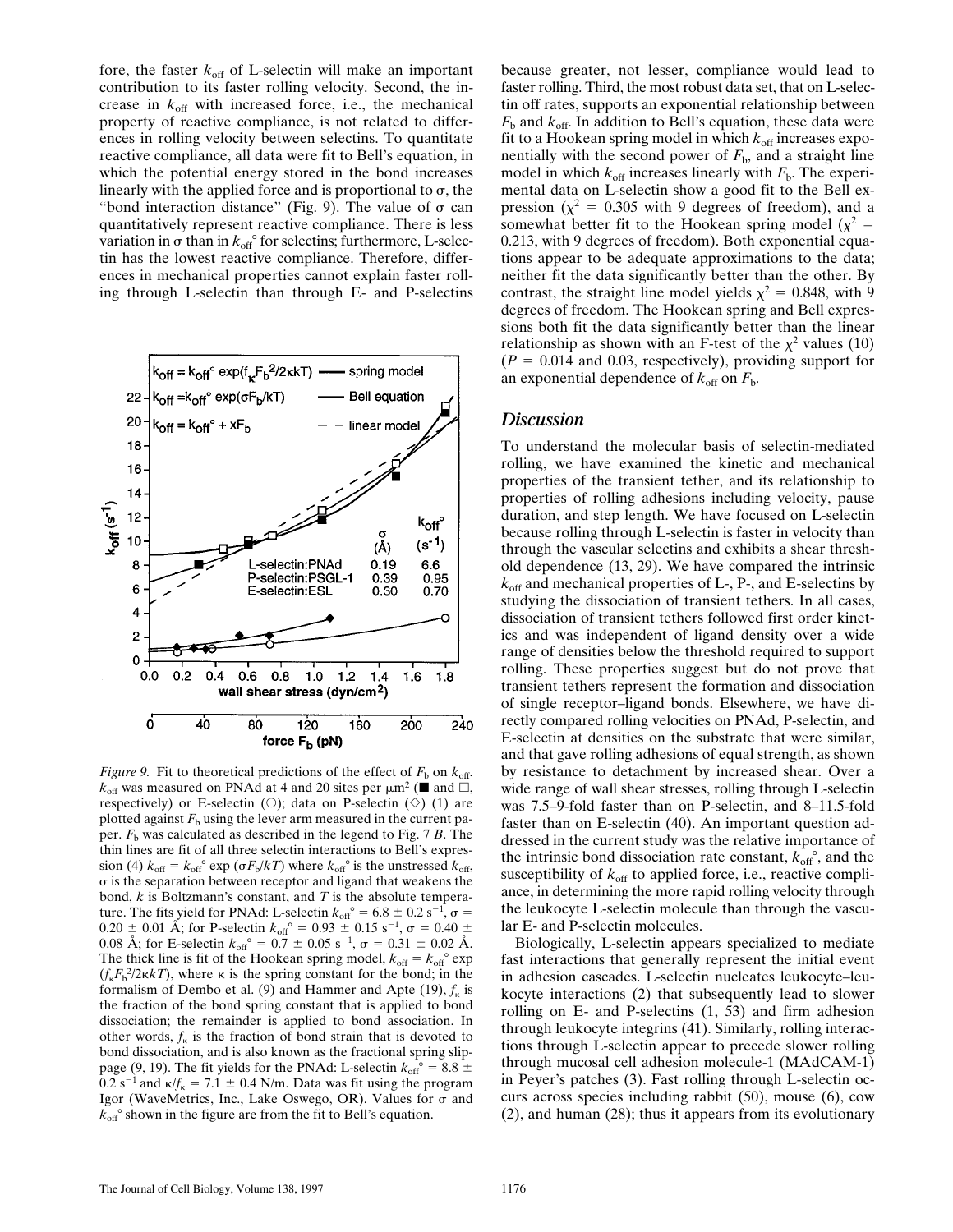conservation to be biologically important. We have not examined the association rate constant,  $k_{\text{on}}$ , because this requires knowledge of the concentration and diffusion of the selectin and the ligand in the adhesive contact zone, and may also be affected by transport of the cell by shear flow and the shear threshold phenomenon. Maintenance of stable rolling requires that the average number of bonds that are formed and broken be equal. The faster rate of tether dissociation through L-selectin than through E- and P-selectins requires an equally faster overall rate of L-selectin tether bond formation, and if the effective concentrations of reactants were identical, this would require a faster  $k_{on}$ . Thus, while our investigations have focused on  $k_{\text{off}}$ , they have implications for the overall rate of bond formation, and for understanding the basis for the fast interactions through L-selectin that are important in initiating adhesion cascades in the vasculature.

Both  $k_{off}$ <sup>°</sup> and mechanical properties must be important for selectin-mediated rolling. Reactive compliance has been predicted to be low to obtain conditions that are permissive for rolling (9, 19). Reactive compliance in the Hookean spring model is inversely related to the exponential constant  $\kappa/f_k$ , i.e., the tether bond spring constant divided by the fraction of the bond spring constant that is applied to bond dissociation; the range of permissive values has been predicted to correspond to values of  $\kappa/f_{\kappa}$  in Newtons (N)/m that are between 0.1 and infinity (19). Variation within this wide range would have a dramatic effect on  $k_{\text{off}}$  in the presence of force, and hence on rolling velocity. Therefore, we have sought to determine whether  $k_{\text{off}}$ <sup> $\circ$ </sup> or reactive compliance is varied biologically to obtain the considerably faster rolling through L-selectin than through the vascular selectins. The comparisons between selectins on  $k_{\text{off}}^{\circ}$  and the reactive compliance for bond dissociation were clear cut. The intrinsic L-selectin  $k_{\text{off}}$  in the absence of force,  $k_{\text{off}}^{\circ}$ , is sevenfold faster than for P-selectin and 9.4-fold faster than for E-selectin. This is in excellent agreement with the 7.5–9-fold faster rolling through L-selectin than through P-selectin and 8–11.5-fold faster rolling than through E-selectin, on substrates of equal adhesive strength (40). The  $k_{\text{off}}^{\circ}$  are 6.8, 0.93, and 0.7 s<sup>-1</sup> for L-, P-, and E-selectins, respectively, including our previous estimate for P-selectin (1); a previous estimate of a stressed  $k_{\text{off}}$  for E-selectin obtained by measuring pauses during rolling on endothelium is  $0.5 s^{-1}$  (23). By contrast, current biophysical models assume  $k_{off}^{\circ}$  of  $5 \times 10^{-4} - 5 \times$  $10^{-5}$  s<sup>-1</sup>, which corresponds to unstressed bond lifetimes of 0.5–5 h (19, 49). Reactive compliance must increase the unstressed  $k_{off}^{\circ}$  by >1,000-fold to obtain a stressed  $k_{off}$  that can support rolling in these models. Thus bond compliance has a major role in determining rolling velocity in current biophysical models, whereas the effect of short intrinsic bond lifetimes has not been modeled. The difference between the  $k_{off}^{\circ}$ 's measured here and  $k_{off}^{\circ}$ 's assumed in these models range between  $2 \times 10^3$  and 10<sup>6</sup>-fold, and could impact model predictions.

By contrast with  $k_{\text{off}}^{\circ}$ , we found that mechanical compliance, i.e.,  $\sigma$ , varied only twofold among selectins, and did not correlate with rolling velocity. Greater compliance means a greater increase in  $k_{\text{off}}$  with applied force, thus giving rise to faster rolling velocity. However, L-selectin has lower reactive compliance than the vascular selectins,

and therefore this does not contribute to its faster rolling velocity. To the contrary, the lower reactive compliance of L-selectin may help compensate for its faster  $k_{\text{off}}$ , so that its already short bond lifetime is not excessively diminished by the hydrodynamic drag forces experienced by adherent leukocytes in postcapillary venules.

We have recently measured the L-selectin–carbohydrate interaction in the other direction, i.e., with L-selectin adsorbed to the substrate interacting with a carbohydrate ligand for L-selectin that is expressed on the surface of neutrophils (Alon, R., S. Chen, R. Fuhlbrigge, K.D. Puri, and T.A. Springer, manuscript in preparation). Despite the difference in direction and nature of the carbohydrate ligand, the kinetics ( $k_{off}^{\circ} = 7.0 \pm 0.5 \text{ s}^{-1}$ ) and reactive compliance ( $\sigma = 0.24 \pm 0.02$  Å) are quite similar to those reported here for the L-selectin–PNAd interaction ( $k_{off}^{\circ}$  =  $6.8 \pm 0.2$  s<sup>-1</sup> and  $\sigma = 0.20 \pm 0.01$  Å). We have also found that rolling on L-selectin is faster than on E- and P-selectins when substrate densities are adjusted to give rolling adhesions of similar strength, further supporting the generality of the findings reported here. It has been suggested that proteolytic shedding of L-selectin may contribute to the rapidity with which it supports rolling (52). The equivalent kinetics of rolling on PNAd and L-selectin argue against this, because the protease is cell associated and cannot function in *trans* as would be required to shed L-selectin from a substrate (12, 38).

To demonstrate a relationship between tether  $k_{\text{off}}$  and rolling velocity, it was important to examine the kinetics of rolling on a time scale shorter than the tether lifetime. The duration of pauses during rolling was measured on low densities of PNAd and P-selectin, and near the shear threshold on PNAd, to minimize the number of receptor–ligand bonds and hence to accentuate the importance of dissociation of individual tethers. At a wall shear stress of 1.5–1.8 dyn/cm<sup>2</sup>, the duration of pauses on P-selectin of 0.30  $\pm$ 0.14 s was longer than on PNAd of  $0.073 \pm 0.026$  s, correlating with the longer lifetime of P-selectin than PNAd tethers. On PNAd at 1.5 dyn/cm<sup>2</sup>, pause duration during rolling was  $0.073 \pm 0.026$  s compared to a transient tether lifetime of 0.061 s. On PNAd at 0.375 and 0.45 dyn/cm<sup>2</sup>, pause durations were  $0.11 \pm 0.051$  and  $0.113 \pm 0.077$  s compared to tether lifetimes of 0.121 and 0.116 s at these shear stresses, respectively. This close agreement between transient tether lifetime and rolling pause duration provides strong evidence that pauses during rolling through L-selectin on PNAd at the tested shear stresses correspond to the time required for the dissociation of tether bonds, and that movements during rolling reflect dissociation of tether bonds. Further support for this comes from a comparison of the estimate for the  $k_{\text{off}}$  of E-selectin of 0.5  $s^{-1}$  derived from analysis of neutrophil pauses during rolling on stimulated endothelium (23) and our measurement of  $k_{off}$ ° of 0.7 s<sup>-1</sup> from transient tether kinetics. Thus, the agreement between tether lifetime and pause duration during rolling provides an explicit link between  $k_{\text{off}}$  and rolling velocity.

Measurement of the distance that transiently tethered cells moved during flow reversal yielded information on the geometry of the contact region between the cell and the substrate. The lever arm distance of  $3.06 \pm 0.53$  µm yields an estimate of 1.0  $\pm$  0.32  $\mu$ m for the length of the tether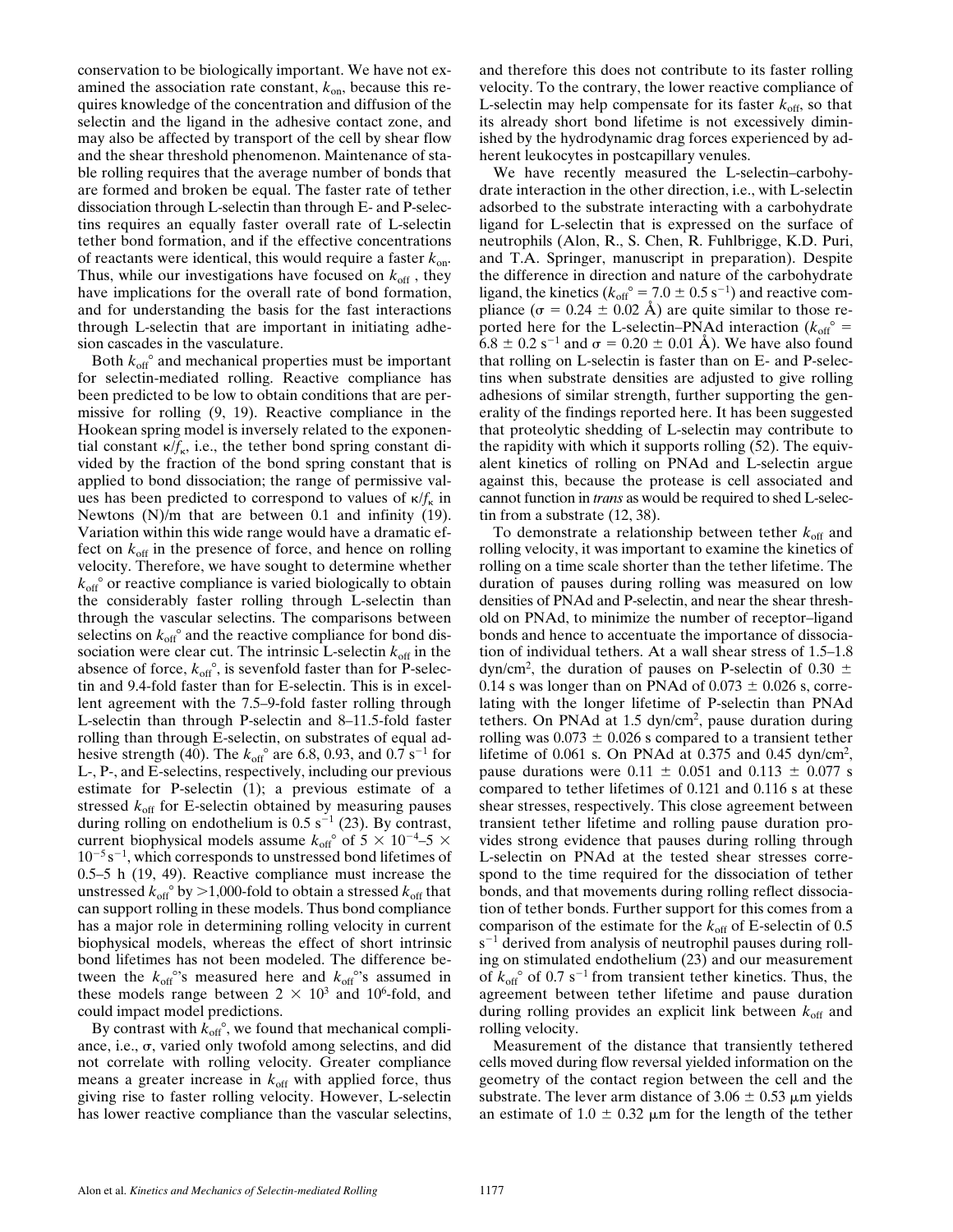between the cell and the substrate, including both adhesion molecule and microvillus lengths and the effects of cell roughness and deformation. This is in reasonable agreement with recent estimates by a different measurement technique (45). Furthermore, the dimension of the adhesive contact zone in the direction parallel to flow can be estimated to be twice the lever arm distance,  $6.12 \pm 1.06 \mu m$ . On PNAd at 0.375 dyn/cm2 , near the shear threshold where the number of tethers formed to the substrate is predicted to be the minimum required to support rolling, the step distance was found to be unimodal, with a peak at  $3-4 \mu m$ . The close correspondence between the step distance of  $3-4 \mu m$  and the lever arm distance suggests that when a cell is restrained by a tether, the most favored location for the formation of the next tether is under the center of the cell. Dividing the dimension of the contact zone of 6  $\mu$ m by the step distance of 3  $\mu$ m during rolling on low densities of PNAd near the shear threshold yields an estimate of two tethers per contact zone. Two tethers is the minimum required to support rolling; one tether would give a transient tether. The minimum number of tethers was expected under these conditions, near the transition between rolling and transient tethering. The results support the idea that rolling can be supported by a small number of bonds between the cell and the substrate (25). Several models assume a large number of receptor–ligand bonds (9, 49), whereas one finds that the number of bonds never exceeds 100 (19).

Our data show a significantly better fit to two different models of exponential relationships between  $F<sub>b</sub>$  and  $k<sub>off</sub>$ than to a linear relationship. Thus, it is valid to consider the meaning of the exponential constants,  $\sigma$  and  $\kappa/f_k$ . There are two caveats to the measurements of these constants. First, neither exponential model fits significantly better than the other, and thus each should be viewed as no more than an approximation to the data. Second, although measurements of selectin bond mechanical properties with leukocytes is clearly of the highest biological significance, it is not clear whether leukocytes are accurate biophysical measuring devices; we cannot rule out some systematic error in the estimate of  $F<sub>b</sub>$  because leukocytes are not rigid as modeled, but are viscoelastic. Nonetheless, we have estimated the error in the calculation of  $F<sub>b</sub>$  as  $\pm$ 21% (Fig. 8, legend) and the estimates of the constants may be viewed at least as useful first approximations. The absolute values of these constants might differ between adhesion molecules and molecules that do not have to function while withstanding force.  $\sigma$  was proposed as the increase in distance between the receptor and ligand that leads to an increased rate of bond dissociation (4); note that  $\sigma$  is not only distinct from, but also less than the unbinding distance and that separation by larger distances than  $\sigma$  would be required to abolish interaction.  $\sigma$  was found to be 0.20  $\pm$  0.01 Å. The constant  $\kappa/f_k$  is the tether bond spring constant divided by the fraction of tether bond stress devoted to bond dissociation (9), and it was found to be  $7.1 \pm 0.4$ N/m. Note that membrane and cytoskeletal elements of the microvillus that bear L-selectin (36) may also contribute to elasticity; we acknowledge this with the designation "tether bond". Tether bond stress is modeled as decreasing  $K_{eq}$ ; i.e., a portion increases  $k_{off}$  and the remainder decreases  $k_{\text{on}}$ . Since  $f_k \le 1$ , the value for  $\kappa / f_k$  derived here

places an upper limit on the tether bond spring constant,  $\kappa$ , of 7.1 N/m. This may be compared to estimates of the elastic spring constant for the EGF–lectin domain unit, since the elastic spring constant for the binding domain will be linked by the binding site dislocation that accompanies domain elongation to the spring constant for the bond dissociation reaction. Domains that fold up independently of one another act independently in elasticity (11). The elastic unit thus is the lectin and EGF domain pair, because they can be expressed independently of the short consensus repeat domains (7, 54). This unit as shown for E-selectin by x-ray crystallography is a cylinder  $\sim$ 3 nm in diam and 5.2 nm long (18). Because of the high homology to P- and L-selectins, essentially identical dimensions can be safely predicted. Ligand binding to the lectin domain and connection of the EGF domain to the more membrane-proximal short consensus repeats occur on opposite ends of the cylinder, and stretching is therefore along its axis. Using this model, the elastic spring constant can be calculated from the Young's moduli for globular and structural proteins, which are in the range of  $1.4-4 \times 10^9$  N/m<sup>2</sup> (16, 34, 51), to be 2–6 N/m. This estimated elastic spring constant is thus of the same order of magnitude as the upper limit for the tether bond spring constant for L-selectin of 7.1 N/m.

Using the highest  $F<sub>b</sub>$  at which we consistently saw transient tethers, 230 pN, and the range of estimates for the elastic spring constant, the lectin–EGF unit is predicted to be stretched by 0.38–1.15 Å; i.e., the strain (percentage increase in the rest length) would be 0.76–2.3%. This is less than the critical strain of 3–5% observed for globular proteins, i.e., the strain at which denaturation occurs (35). The EGF–lectin domain pair would also be assumed to denature at these strains, and this could contribute to the upper shear threshold for transient tethers.

L-selectin is remarkable for its requirement for shear above a threshold value for adhesive interactions (13). Tensile force could theoretically increase bond lifetime as in a Chinese finger prison (9). Such "catch-bonds" might be theorized to account for the shear threshold phenomenon. However, our data show instead a decrease in bond lifetime at higher shear forces, and therefore rule out this explanation. Several other observations are relevant to the shear threshold phenomenon. We found that transient tethers occur below the shear threshold, and that conversion of transient tethers to rolling adhesions is sharply dependent on shear, with a 10-fold increase in the probability of converting a transient tether to a rolling adhesion between 0.45 and 0.6 dyn/cm<sup>2</sup>. The frequency of transient tethers also increased from  $0.4 - 0.7$  dyn/cm<sup>2</sup>, by contrast to results on P-selectin, where tethering frequency decreased with increasing shear. Thus, shear appears to promote formation of tether bonds with the substrate, both in the case of the initial transient tether, and more so in the formation of subsequent tethers so that rolling can be supported. Several factors might contribute to the shear threshold. The force on the tether bond can be resolved into two components, one equal to  $F_s$ , and another at a right angle to this, which will push the cell onto the substrate at the point of contact below the cell's center of mass (Fig. 8 *B*). This may flatten the cell at the area of contact, and hence enlarge the adhesive zone and promote bond formation (14). Furthermore, shear flow can elongate mucin mole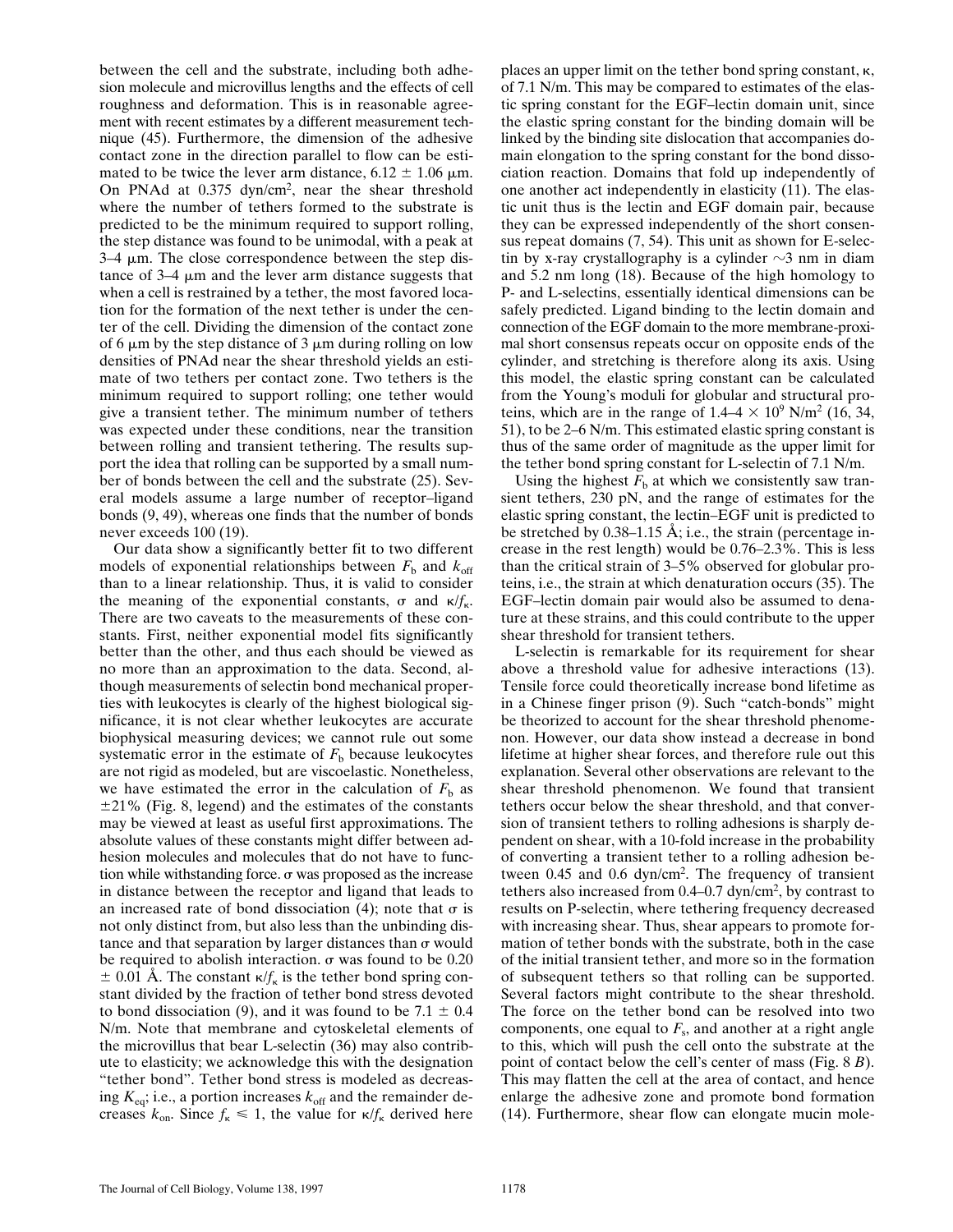cules (30), and this might better expose the carbohydrates that they bear for recognition by selectins.

In conclusion, we have found that L-selectin has a fast  $k_{\text{off}}$ , and that this is related to its ability to support fast rolling. Rolling through L-selectin is faster than through any other known adhesion molecule. The fast rate of bond dissociation must be compensated by a correspondingly fast overall rate of bond formation. These rapid kinetics may be biologically important for L-selectin's function in the earlier steps of adhesion cascades. We have examined two distinct mechanisms that could account for differences in rolling velocity, and have found that differences between selectins are explained by intrinsic bond kinetics, and not by the mechanical property of reactive compliance. Indeed,  $k_{\text{off}}$  increases less for L-selectin than for other selectins with increasing shear; this may be important for L-selectin's function in initiating adhesion cascades, and may help compensate for its fast intrinsic  $k_{\text{off}}^{\circ}$ . Our measurements on cell–substrate contact parameters have elucidated a number of remarkable features of selectin-mediated rolling, including its ability to be supported by as few as two tether bonds in the zone of adhesive contact.

We would like to thank U. von Andrian for providing purified PNAd used in preliminary investigations, R. McEver for purified P-selectin and mAb to PSGL-1, and D. Hammer, M. Dembo, H. Brenner, and A. Nadim for helpful discussion.

This work was supported by a National Institutes of Health grant (HL 48675).

Received for publication 11 October 1996 and in revised form 30 June 1997.

#### *References*

- 1. Alon, R., D.A. Hammer, and T.A. Springer. 1995. Lifetime of the P-selectin; carbohydrate bond and its response to tensile force in hydrodynamic flow. *Nature (Lond.).* 374:539.
- 2. Bargatze, R.F., S. Kurk, E.C. Butcher, and M.A. Jutila. 1994. Neutrophils roll on adherent neutrophils bound to cytokine-induced endothelial cells via L-selectin on the rolling cells. *J. Exp. Med.* 180:1785–1792.
- 3. Bargatze, R.F., M.A. Jutila, and E.C. Butcher. 1995. Distinct roles of L-selectin and integrins  $\alpha$ 4 $\beta$ 7 and LFA-1 in lymphocyte homing to Peyer's patch-HEV in situ: the multistep model confirmed and refined. *Immunity.* 3:99–108.
- 4. Bell, G.I. 1978. Models for the specific adhesion of cells to cells: a theoretical framework for adhesion mediated by reversible bonds between cell surface molecules. *Science (Wash. DC).* 200:618–627.
- 5. Berg, E.L., M.K. Robinson, R.A. Warnock, and E.C. Butcher. 1991. The human peripheral lymph node vascular addressin is a ligand for LECAM-1, the peripheral lymph node homing receptor. *J. Cell Biol.* 114: 343–349.
- 6. Berg, E.L., L.M. McEvoy, C. Berlin, R.F. Bargatze, and E.C. Butcher. 1993. L-selectin-mediated lymphocyte rolling on MAdCAM-1. *Nature (Lond.).* 366:695–698.
- 7. Bowen, B.R., C. Fennie, and L.A. Lasky. 1990. The Mel 14 antibody binds to the lectin domain of the murine peripheral lymph node homing receptor. *J. Cell Biol.* 110:147–153.
- 8. Brunk, D.K., D.J. Goetz, and D.A. Hammer. 1996. Sialyl Lewis<sup>x</sup>/E-selectin-mediated rolling in a cell-free system. *Biophys. J.* 71:2902–2907.
- 9. Dembo, M., D.C. Torney, K. Saxman, and D. Hammer. 1988. The reactionlimited kinetics of membrane-to-surface adhesion and detachment. *Proc. R. Soc. Lond. B. Biol. Sci.* 234:55–83.
- 10. Dowdy, S., and S. Wearden. 1985. Statistics for Research. John Wiley & Sons, New York. 629 pp.
- 11. Erickson, H.P. 1994. Reversible unfolding of fibronectin type III and immunoglobulin domains provides the structural basis for stretch and elasticity of titin and fibronectin. *Proc. Natl. Acad. Sci. USA.* 91:10114–10118.
- 12. Feehan, C., K. Darlak, J. Kahn, B. Walcheck, A.F. Spatola, and T.K. Kishimoto. 1996. Shedding of the lymphocyte L-selectin adhesion molecule is inhibited by a hydroxamic acid-based protease inhibitor: identification with an L-selectin-alkaline phosphatase reporter. *J. Biol. Chem.* 271: 7019–7024.
- 13. Finger, E.B., K.D. Puri, R. Alon, M.B. Lawrence, U.H. von Andrian, and T.A. Springer. 1996. Adhesion through L-selectin requires a threshold

hydrodynamic shear. *Nature (Lond.).* 379:266–269.

- 14. Firrell, J.C., and H.H. Lipowsky. 1989. Leukocyte margination and deformation in mesenteric venules of rat. *Am. J. Physiol.* 256:1667–1674.
- 15. Fuhlbrigge, R.C., R. Alon, K.D. Puri, J.B. Lowe, and T.A. Springer. 1996. Sialylated, fucosylated ligands for L-selectin expressed on leukocytes mediate tethering and rolling adhesions in physiologic flow conditions. *J. Cell Biol.* 135:837–848.
- 16. Gittes, F., B. Mickey, J. Nettleton, and J. Howard. 1993. Flexural rigidity of microtubules and actin filaments measured from thermal fluctuations in shape. *J. Cell Biol.* 120:923–934.
- 17. Goldman, A.J., R.G. Cox, and H. Brenner. 1967. Slow viscous motion of a sphere parallel to a plane wall. II. Couette flow. *Chem. Engineer. Sci.* 22: 653–660.
- 18. Graves, B.J., R.L. Crowther, C. Chandran, J.M. Rumberger, S. Li, K.-S. Huang, D.H. Presky, P.C. Familletti, B.A. Wolitzky, and D.K. Burns. 1994. Insight into E-selectin/ligand interaction from the crystal structure and mutagenesis of the lec/EGF domains. *Nature (Lond.).* 367:532–538.
- 19. Hammer, D.A., and S.M. Apte. 1992. Simulation of cell rolling and adhesion on surfaces in shear flow: general results and analysis of selectinmediated neutrophil adhesion. *Biophys. J.* 63:35–57.
- 20. Haynes, B.F., E.A. Harden, M.J. Telen, M.E. Hemler, J.L. Strominger, T.J. Palker, R.M. Scearce, and G.S. Eisenbarth. 1983. Differentiation of human T lymphocytes. I. Acquisition of a novel human cell surface protein (p80) during normal intrathymic T cell maturation. *J. Immunol.* 131: 1195–1200.
- 21. Hemmerich, S., and S.D. Rosen. 1994. 6'-Sulfated sialyl Lewis x is a major capping group of GlyCAM-1. *Biochemistry.* 33:4830–4835.
- 22. Hemmerich, S., E.C. Butcher, and S.D. Rosen. 1994. Sulfation-dependent recognition of high endothelial venules (HEV)-ligands by L-selectin and MECA 79. *J. Exp. Med.* 180:2219–2226.
- 23. Kaplanski, G., C. Farnarier, O. Tissot, A. Pierres, A.-M. Benoliel, M.-C. Alessi, S. Kaplanski, and P. Bongrand. 1993. Granulocyte-endothelium initial adhesion: analysis of transient binding events mediated by E-selectin in a laminar shear flow. *Biophys. J.* 64:1922–1933.
- 24. Kishimoto, T.K., M.A. Jutila, and E.C. Butcher. 1990. Identification of a human peripheral lymph node homing receptor: A rapidly down-regulated adhesion molecule. *Proc. Natl. Acad. Sci. USA.* 87:2244–2248.
- 25. Lawrence, M.B., and T.A. Springer. 1991. Leukocytes roll on a selectin at physiologic flow rates: distinction from and prerequisite for adhesion through integrins. *Cell.* 65:859–873.
- 26. Lawrence, M.B., and T.A. Springer. 1993. Neutrophils roll on E-selectin. *J. Immunol.* 151:6338–6346.
- 27. Lawrence, M.B., D.F. Bainton, and T.A. Springer. 1994. Neutrophil tethering to and rolling on E-selectin are separable by requirement for L-selectin. *Immunity.* 1:137–145.
- 28. Lawrence, M.B., E.L. Berg, E.C. Butcher, and T.A. Springer. 1995. Rolling of lymphocytes and neutrophils on peripheral node addressin and subsequent arrest on ICAM-1 in shear flow. *Eur. J. Immunol.* 25:1025–1031.
- 29. Lawrence, M.B., G.S. Kansas, E.J. Kunkel, and K. Ley. 1997. Threshold levels of fluid shear promote leukocyte adhesion through selectins (CD62L,P,E). *J. Cell Biol.* 136:717–727.
- 30. Li, F., H.P. Erickson, J.A. James, K.L. Moore, R.D. Cummings, and R.P. McEver. 1996. Visualization of P-selectin glycoprotein ligand-1 as a highly extended molecule and mapping of protein epitopes for monoclonal antibodies. *J. Biol. Chem.* 271:6342–6348.
- 31. McEver, R.P., K.L. Moore, and R.D. Cummings. 1995. Leukocyte trafficking mediated by selectin-carbohydrate interactions. *J. Biol. Chem.* 270: 11025–11028.
- 32. Miller, L.J., D.F. Bainton, N. Borregaard, and T.A. Springer. 1987. Stimulated mobilization of monocyte Mac-1 and p150,95 adhesion proteins from an intracellular vesicular compartment to the cell surface. *J. Clin. Invest.* 80:535–544.
- 33. Moore, K.L., K.D. Patel, R.E. Bruehl, L. Fugang, D.A. Johnson, H.S. Lichenstein, R.D. Cummings, D.F. Bainton, and R.P. McEver. 1995. P-selectin glycoprotein ligand-1 mediates rolling of human neutrophils on P-selectin. *J. Cell Biol.* 128:661–671.
- 34. Morozov, V.N., and T.Y. Morozova. 1990. What does a protein molecule look like? *Comments Mol. Cell. Biophys.* 6:249–270.
- 35. Morozov, V.N., and T.Y. Morozova. 1993. Elasticity of globular proteins. The relation between mechanics, thermodynamics and mobility. *J. Biomol. Struct. Dyn.* 11:459–481.
- 36. Picker, L.J., R.A. Warnock, A.R. Burns, C.M. Doerschuk, E.L. Berg, and E.C. Butcher. 1991. The neutrophil selectin LECAM-1 presents carbohydrate ligands to the vascular selectins ELAM-1 and GMP-140. *Cell.* 66: 921–933.
- 37. Pouyani, T., and B. Seed. 1995. PSGL-1 recognition of P-selectin is controlled by a tyrosine sulfation consensus at the PSGL-1 amino terminus. *Cell.* 83:333–343.
- 38. Preece, G., G. Murphy, and A. Ager. 1996. Metalloproteinase-mediated regulation of L-selectin levels on leucocytes. *J. Biol. Chem.* 271:11634– 11640.
- 39. Puri, K.D., E.B. Finger, G. Gaudernack, and T.A. Springer. 1995. Sialomucin CD34 is the major L-selectin ligand in human tonsil high endothelial venules. *J. Cell. Biol.* 131:261–270.
- 40. Puri, K.D., E.B. Finger, and T.A. Springer. 1997. The faster kinetics of